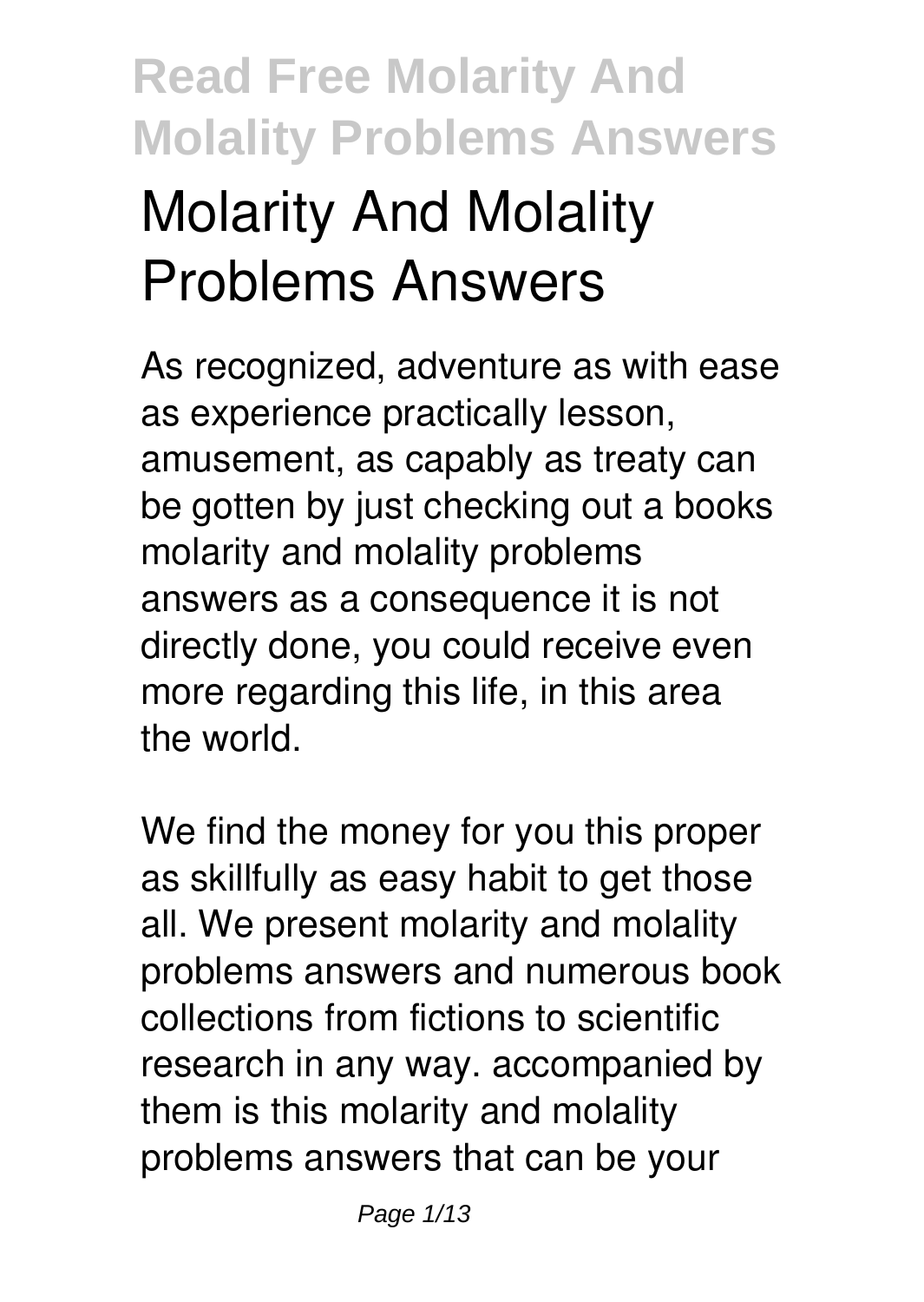Molality Practice Problems - Molarity, Mass Percent, and Density of Solution Examples *How To Calculate Molarity Given Mass Percent, Density \u0026 Molality - Solution Concentration Problems* **Molarity Practice Problems** molality and molarity problems *Molarity Practice Problems How To Calculate Molality Given Mass Percent, Molarity \u0026 Density, and Volume Percent - Chemistry molarity and molality problems* What's the Difference Between Molarity and Molality?

Molarity and molality problems Molality problems**Molarity Made Easy: How to Calculate Molarity and Make Solutions** How To Calculate Normality \u0026 Equivalent Weight For Acid Base Reactions In Chemistry **How to** Page 2/13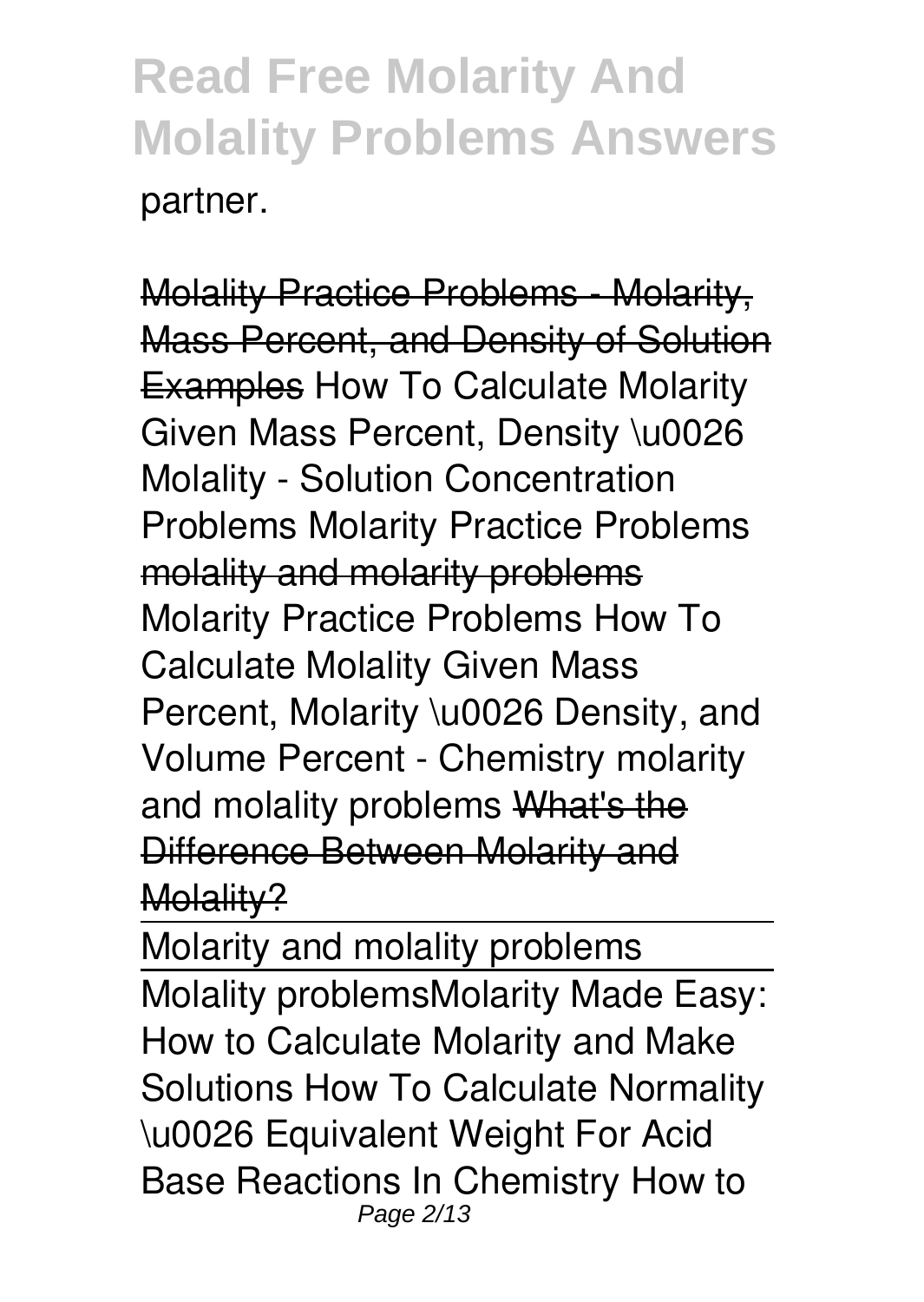**Calculate Molality Molarity and Molality Calculations Calculate Molarity from percent by mass and density - Problem 448** *Convert molality to molarity of a glycerin solution - How to* from m to M Molarity, Molality, and Mole fraction *Molality - Chemistry Tutorial*

Percent \u0026 molality from Molarity (1 of 2)How to Calculate Normality, Molarity and Molality **Dilution Problems - Chemistry Tutorial Mole Fraction** How to Calculate Molality of Solutions Examples, Practice Problems, Equation, Shortcut, Explanation Mole Fraction \u0026 Solution **Concentration Practice Problems** Chemistry Molality Concept with numericals What's the Point of Molality?!? Solutions chapter Tricks to solve numericals easily based upon molarity,molality,molefraction,w/w% Page 3/13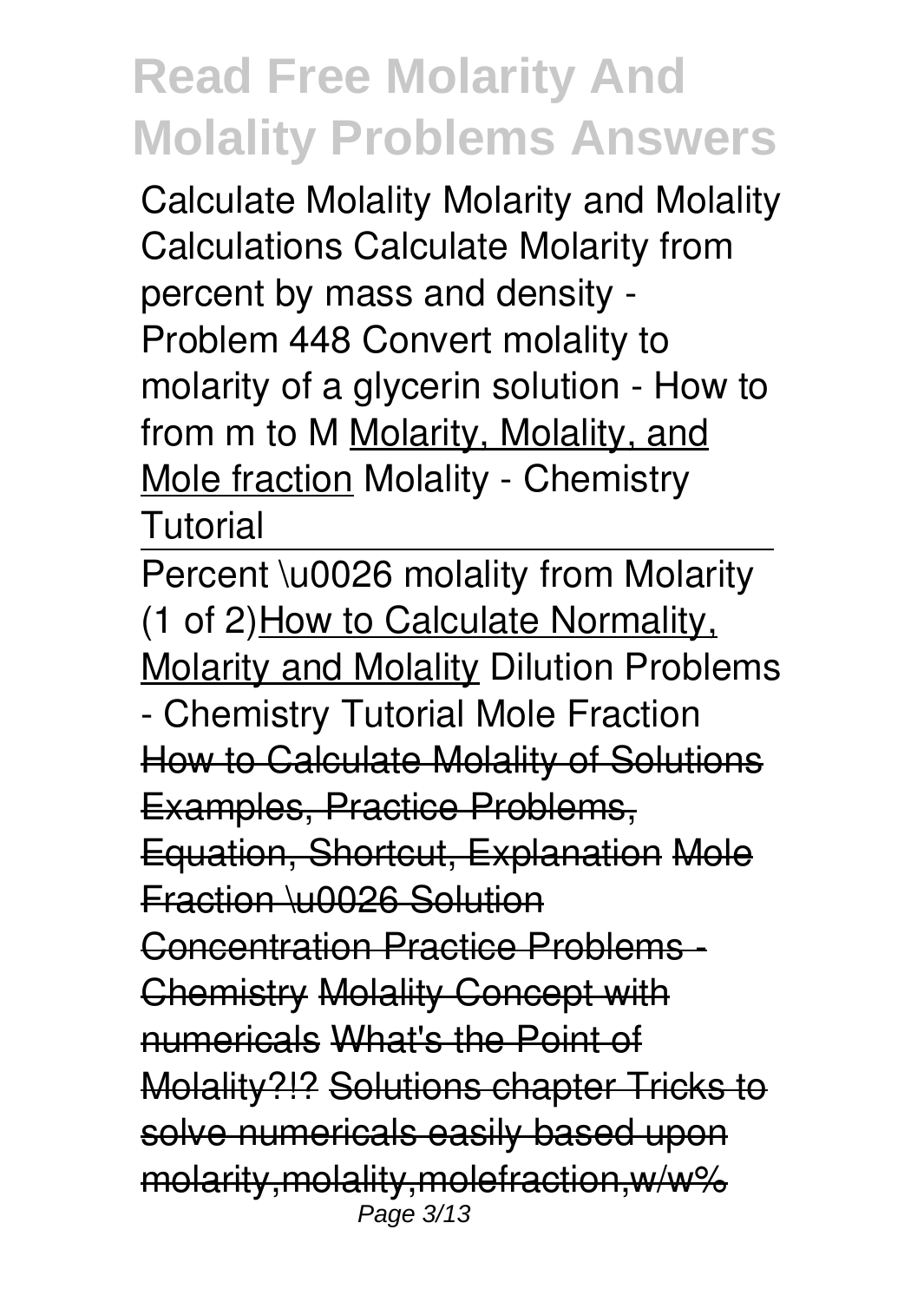Molarity-Molality-Mass percent *Molality Problems* **Molarity Practice Problems (Part 2)** Molarity And Molality Problems Answers

Problem #2: A sulfuric acid solution containing 571.4 g of H 2 SO 4 per liter of solution has a density of 1.329 g/cm 3.Calculate the molality of H 2 SO 4 in this solution . Solution: 1 L of solution =  $1000$  mL =  $1000$  cm 3. 1.329 g/cm 3 times 1000 cm 3 = 1329 g (the mass of the entire solution) . 1329 g minus 571.4 g = 757.6 g = 0.7576 kg (the mass of water in the solution)

ChemTeam: Molality Problems #1-10 The molarity of a solution depends on the type of both solute and solvent while the molality depends only on the nature of solvent. The molarity of a fixed solution can change with change Page 4/13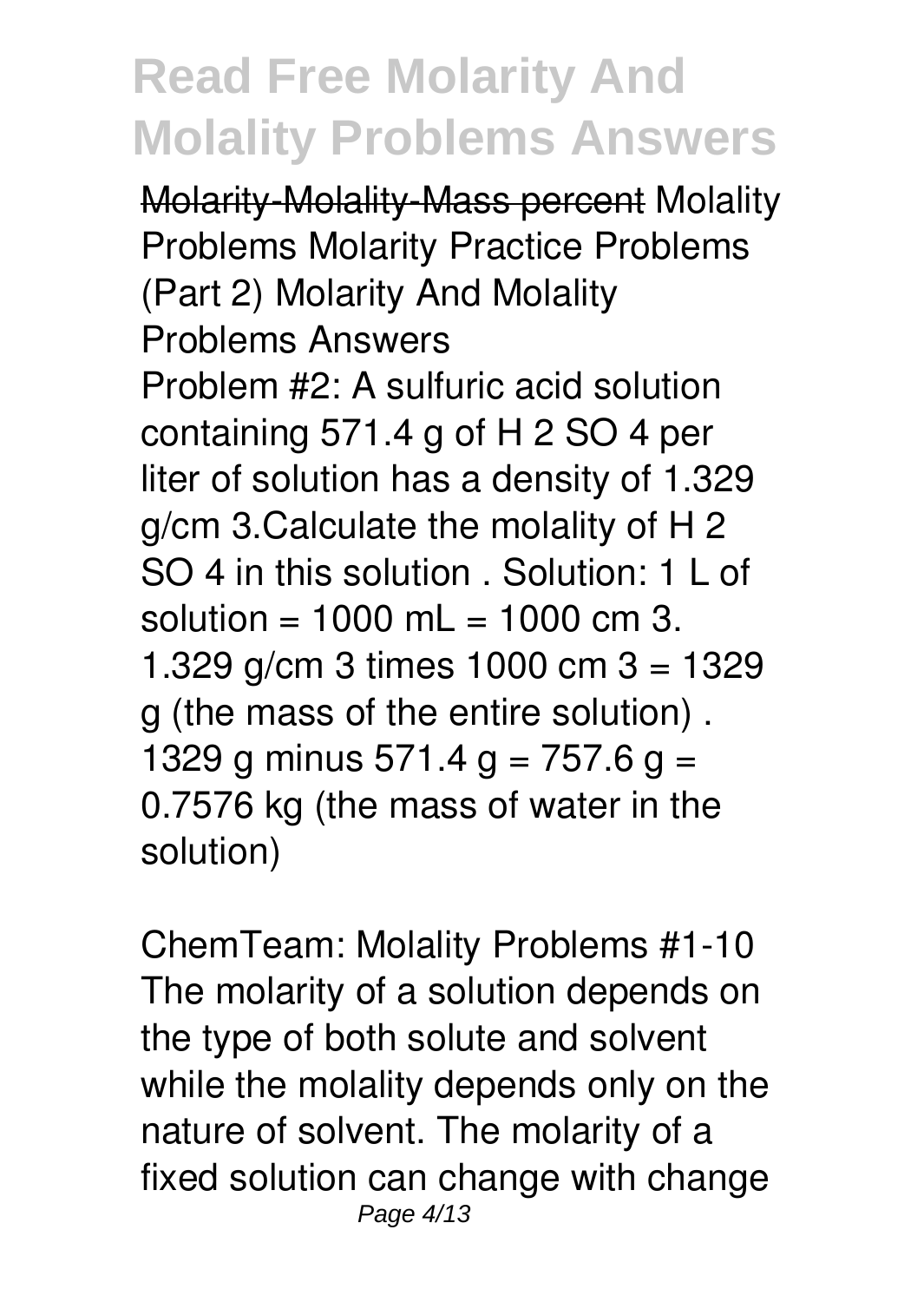in physical conditions, but molality remains same in every condition. Subscribe to bartleby learn! Ask subject ...

The differences between molarity and molality are to be ...

Calculate the mole fraction, molarity and molality of NH 3 if it is in a solution composed of 30.6 g NH3 in 81.3 g of H 2 O. The density of the solution is 0.982 g/mL and the density of water is 1.00 g/mL. Molarity: 15.8 M NH 3, molality: 22.1 molal NH 3, mole fraction(NH 3): 0.285; Calculate the molalities of the following aqueous solutions:

Practice Problems: Solutions (Answer Key) Molarity = Moles of solute / Liters of Solution (abbreviation  $= M$ ) Molality  $=$ Page 5/13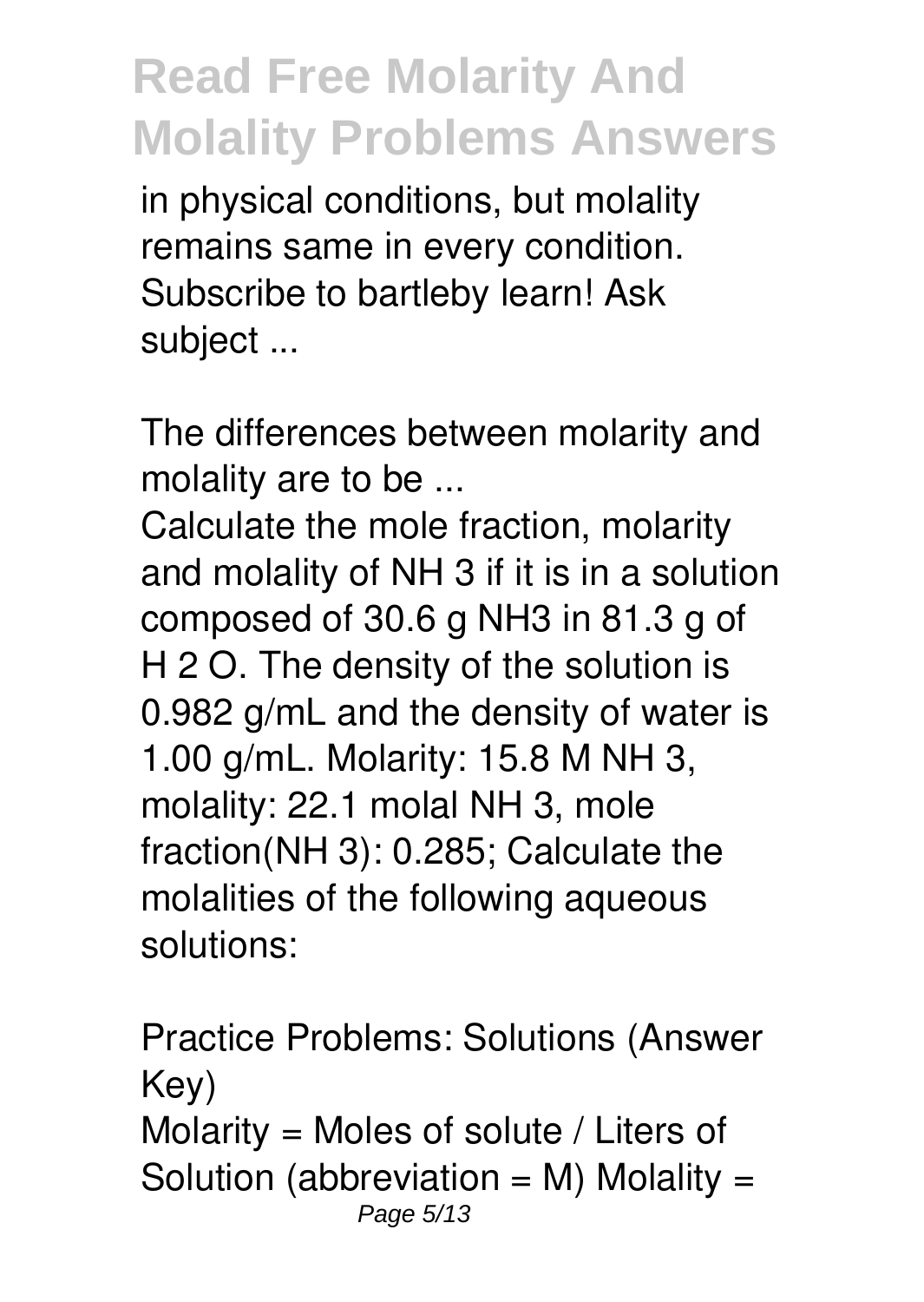Moles of solute / Kg of Solvent  $(abbrevation = m)$  Normality = number of equivalent of solute x Molarity of Solution (abbreviation  $= N$ )

Honors Chemistry Name Chapter 12: Molarity, Molality ...

10.0 g KCl is dissolved in 1000 g of water. If the density of the solution is 0.997 g cm-3, calculate a) molarity and b) molality of the solution. Atomic masses K = 39 g mol-1, Cl = 35.5 g mol-1. Given: the mass of solute (KCl)  $= 10$  g, the mass of solvent (water)  $=$ 1000 g = 1 kg, density of solution = 0.997 g cm-3, To Find: molarity  $=$ ? molality  $= ?$ 

Molality, Molarity, Mole fraction: Numerical problems Mathematical manipulation of molality is the same as with molarity. Another Page 6/13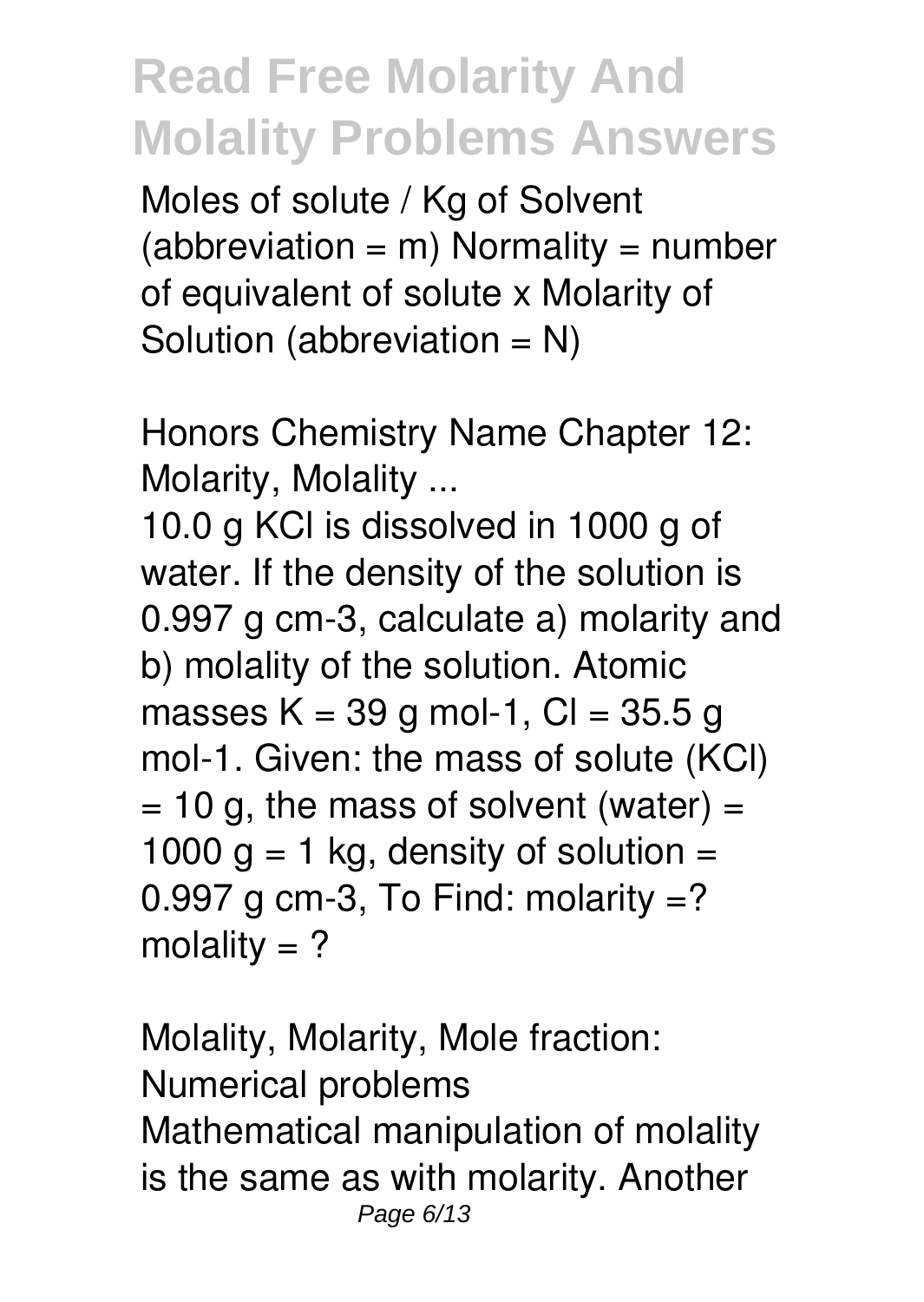way to specify an amount is percentage composition by mass (or mass percentage, % m/m). It is defined as follows:  $(15.3.2)$  % m / m = m a s s o f s o l u t e m a s s o f e n t i r e s a m p  $\,$ e  $\times$  100 %

15.03: Solution Concentration - Molality, Mass Percent ... What are the molarity, molality and mole fraction of acetone in this solution? 8. The molality of an aqueous solution of sugar (C12H22O11) is 1.62m. Calculate the mole fractions of sugar and water. 9. Determine concentration of a solution that contains 825 mg of Na2HPO4 dissolved in 450.0 mL of water in (a) molarity, (b) molality, (c) mole ...

Chemistry 11 Mole Fraction/Molality Worksheet Date Page 7/13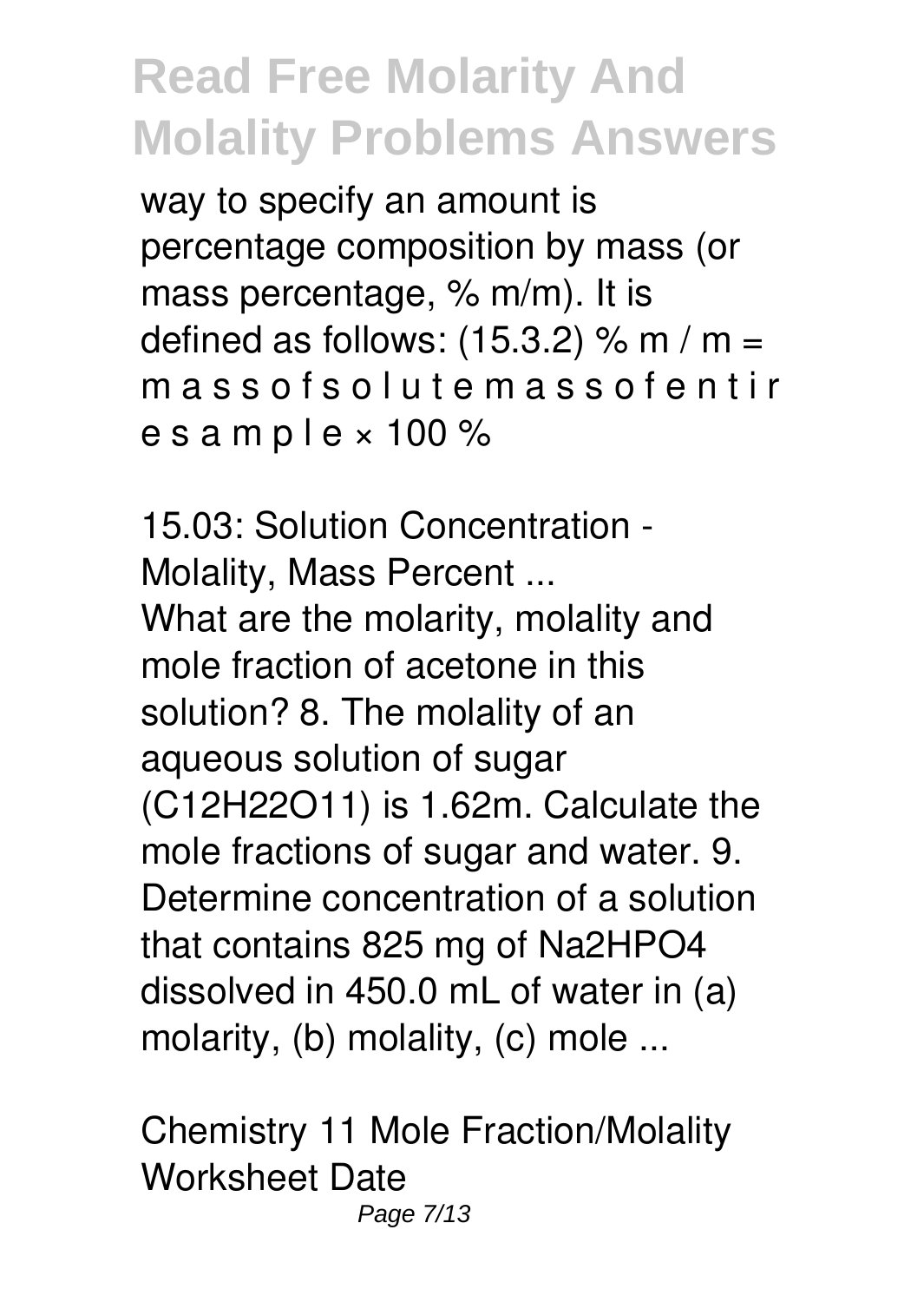Note: For aqueous solutions of covalent compounds[such as sugarlithe molality and molarity of a chemical solution are comparable. In this situation, the molarity of a 4 g sugar cube in 350 ml of water would be 0.033 M.

Molality Example Problem - Worked Chemistry Problems Molarity is mol/L, so in 5) convert 8.77g KI to moles and divide by potential of four.seventy 5. Molality is mol/100g, so in 9) convert seventy two.5g silver perchlorate, and divide by potential of...

Molarity and Molality Chemistry problems.? | Yahoo Answers Molarity Practice Problems II Answer Key 1) How many grams of potassium carbonate are needed to make 200 mL Page 8/13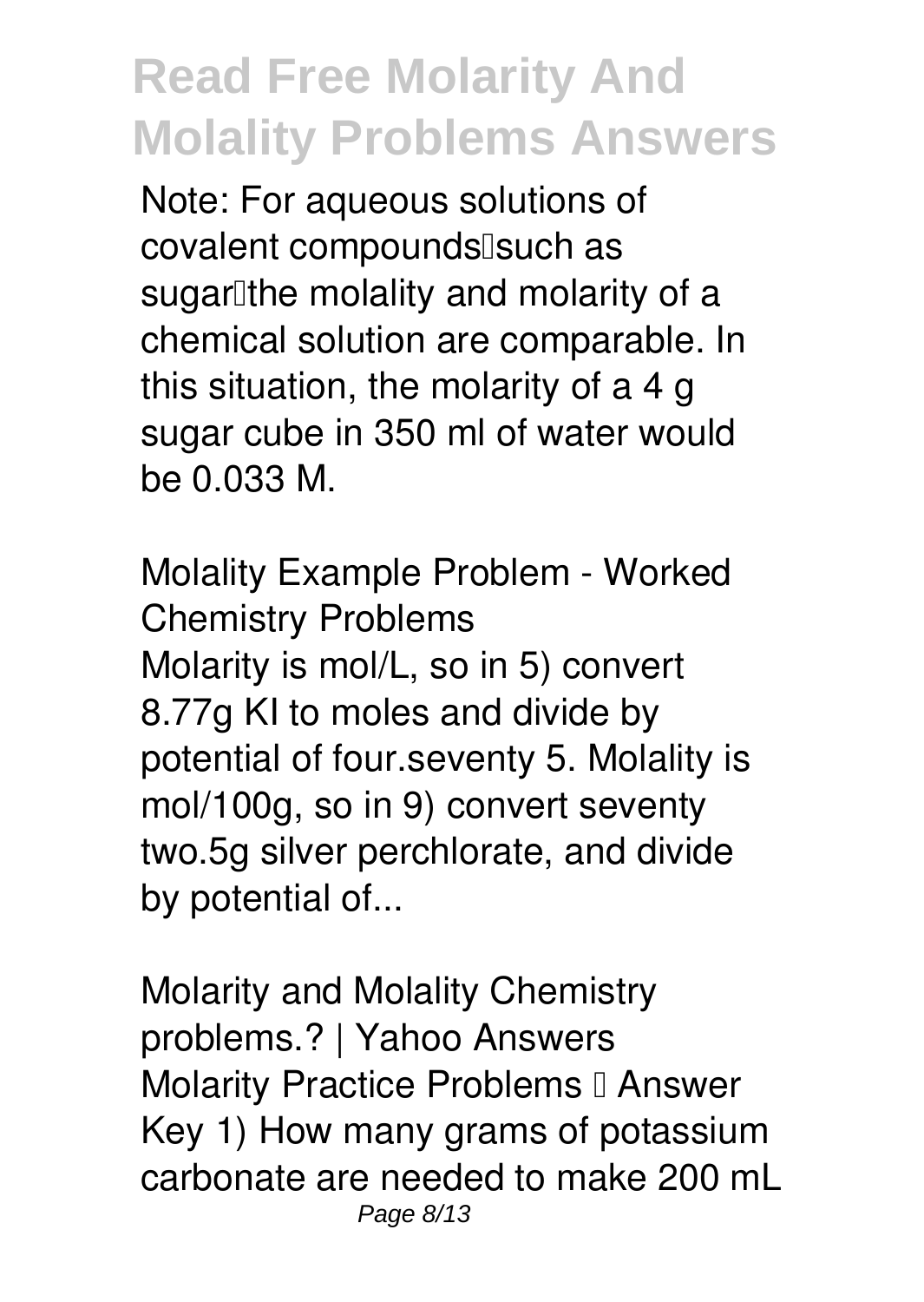of a 2.5 M solution? 69.1 grams 2) How many liters of 4 M solution can be made using 100 grams of lithium bromide? 3.47 L 3) What is the concentration of an aqueous solution with a volume of 450 mL

Molarity Practice Problems - nclark.net The molarity of a solution is measured in moles of solute per liter of solution, or mol/liter. For example, if the molarity of a mercury solution is 1M, it simply means that there is 1 mole of sugar contained in every 1 liter of the solution. The formula for molarity is  $=$ moles of solute/total liters of solution

Molarity Practice Problems and Tutorial - Increase your Score Molality Practice Problems - Molarity, Mass Percent, and Density of Solution Examples Myahi December 11, 2020 Page 9/13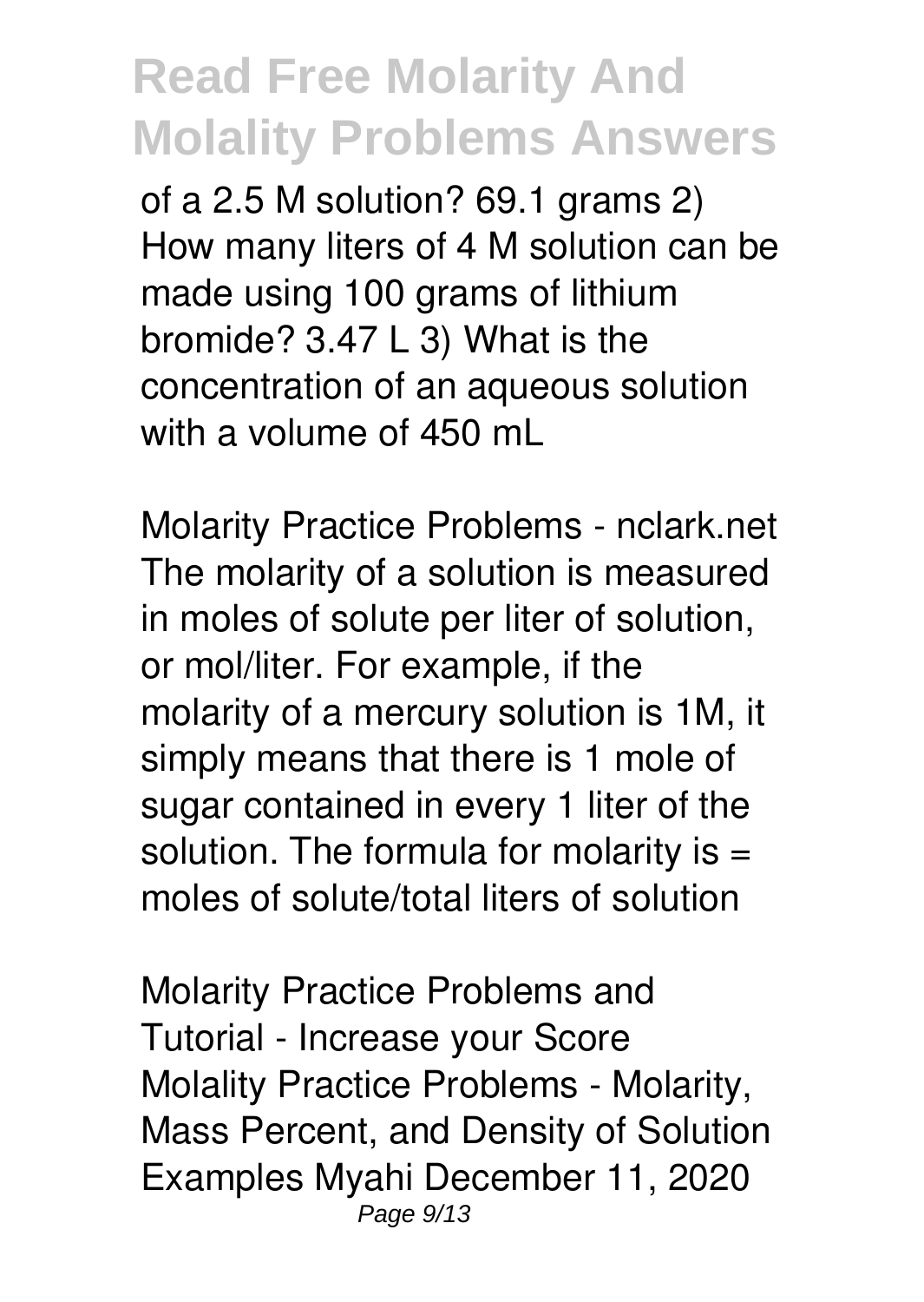This general chemistry video tutorial focuses on Molality and how to interconvert into density, molarity and mass percent.

Molality Practice Problems - Molarity, Mass Percent, and ...

What would be the molality of the solution? The solution to this problem involves two steps. Step One: convert grams to moles. Step Two: divide moles by kg of solvent to get molality. In the above problem, 58.44 grams/mol is the molar mass of NaCl. Step One: 58.44 g / 58.44 gr/mol = 1.00 mol. Step Two: 1.00 mol / 2.00 kg  $= 0.500$  mol/kg (or 0.500 m).

Molality - ChemTeam (ii) The molarity of a solution of sulphuric acid is 1.35 M. Calculate its molality. (The density of acid solution Page 10/13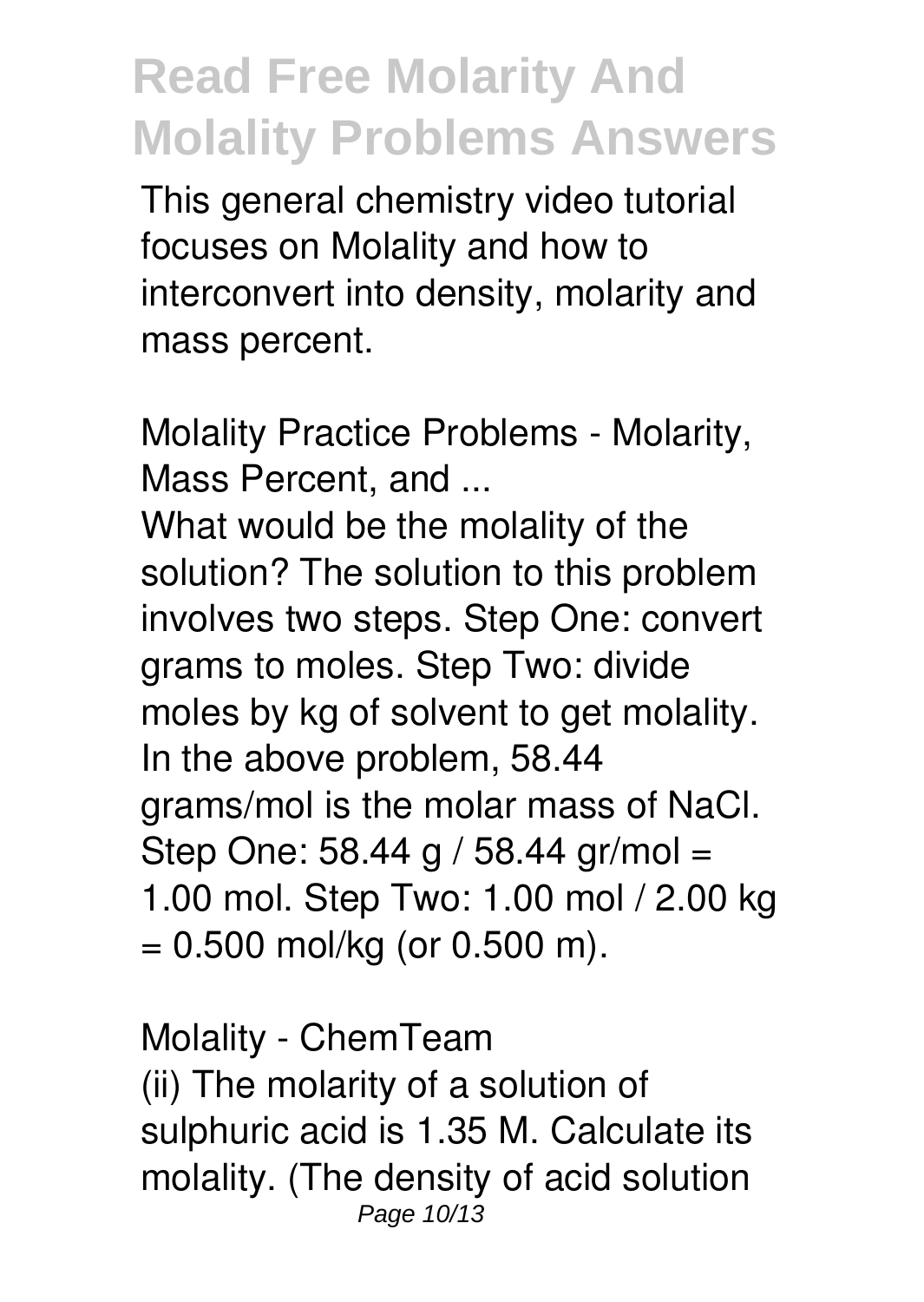is  $1.02$  g cm  $\mathbb{I}3$  ). some basic concepts of chemistry

(i) What is the difference between molarity and molality ... Problem solving - use acquired knowledge to answer practice problems involving the calculation of molality Information recall - access the knowledge you've gained regarding molality units

Quiz & Worksheet - Calculating Molality | Study.com Answer to See that I need molality, not molarity please. Question asks for freezing pt of solution as whole, not individual salts....

See That I Need Molality, Not Molarity Please. Que ... This general chemistry video tutorial Page 11/13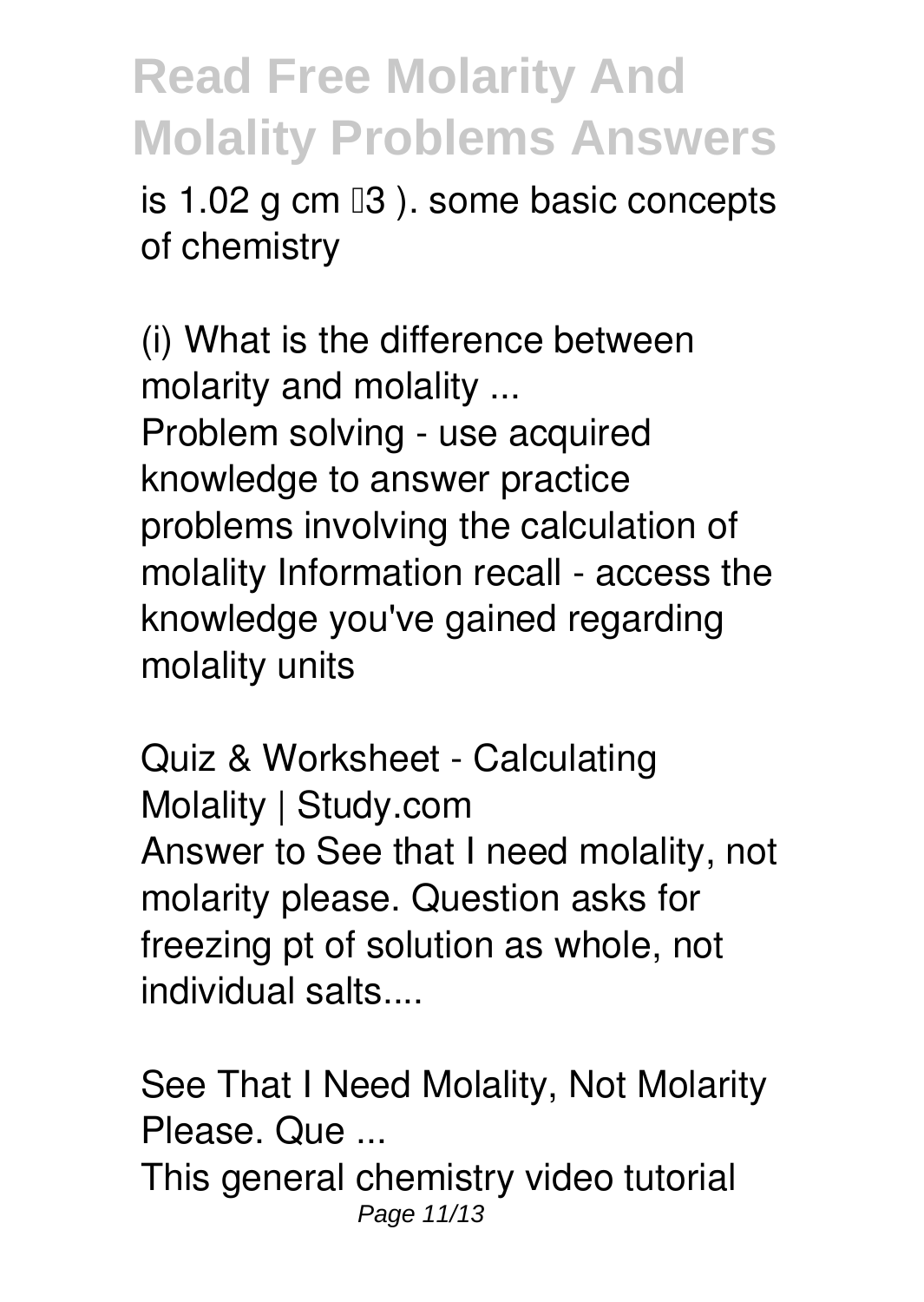focuses on Molality and how to interconvert into density, molarity and mass percent. This video has plenty of examples...

Molality Practice Problems - Molarity, Mass Percent, and ...

Recall how to find the molality of a solution: First, start by finding the moles of glucose that we have. The molar mass of glucose is . Next, convert the grams of water into kilograms. Now, plug in the moles of glucose and kilograms of water into the equation for molality.

Molarity, Molality, Normality - College **Chemistry** Molarity = Moles / Liters.  $0.10M =$ Moles  $/$  .75L. Moles = 0.075. Moles = Mass / Molar Mass. 0.075mol = Mass / 110.9  $q/mol$ . Mass = 8.32g. Hopefully Page 12/13